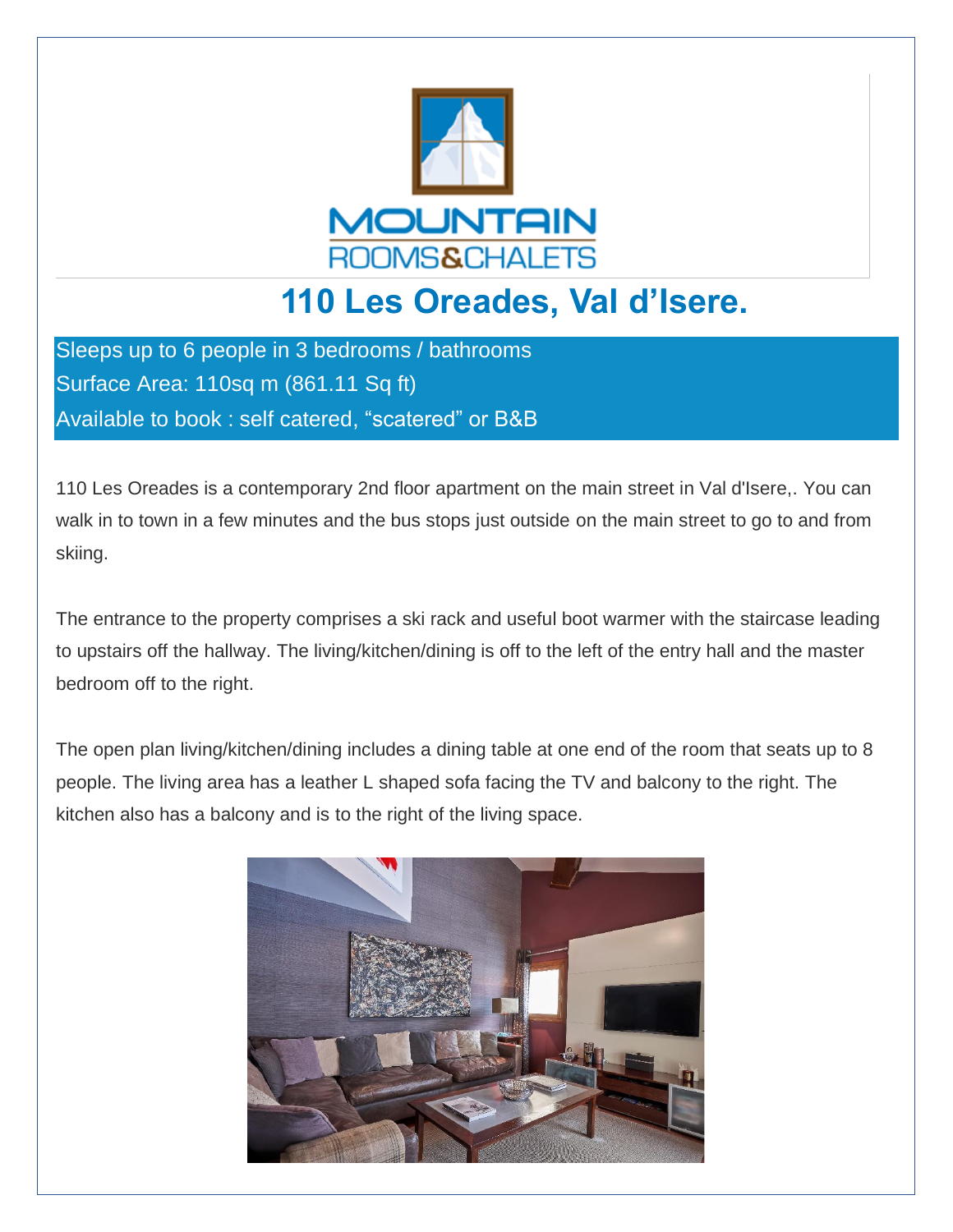



The kitchen is all stainless to fit in with the contemporary décor and comes with a dishwasher, oven, hob, microwave, coffee maker, 2 fridges, and a small freezer.

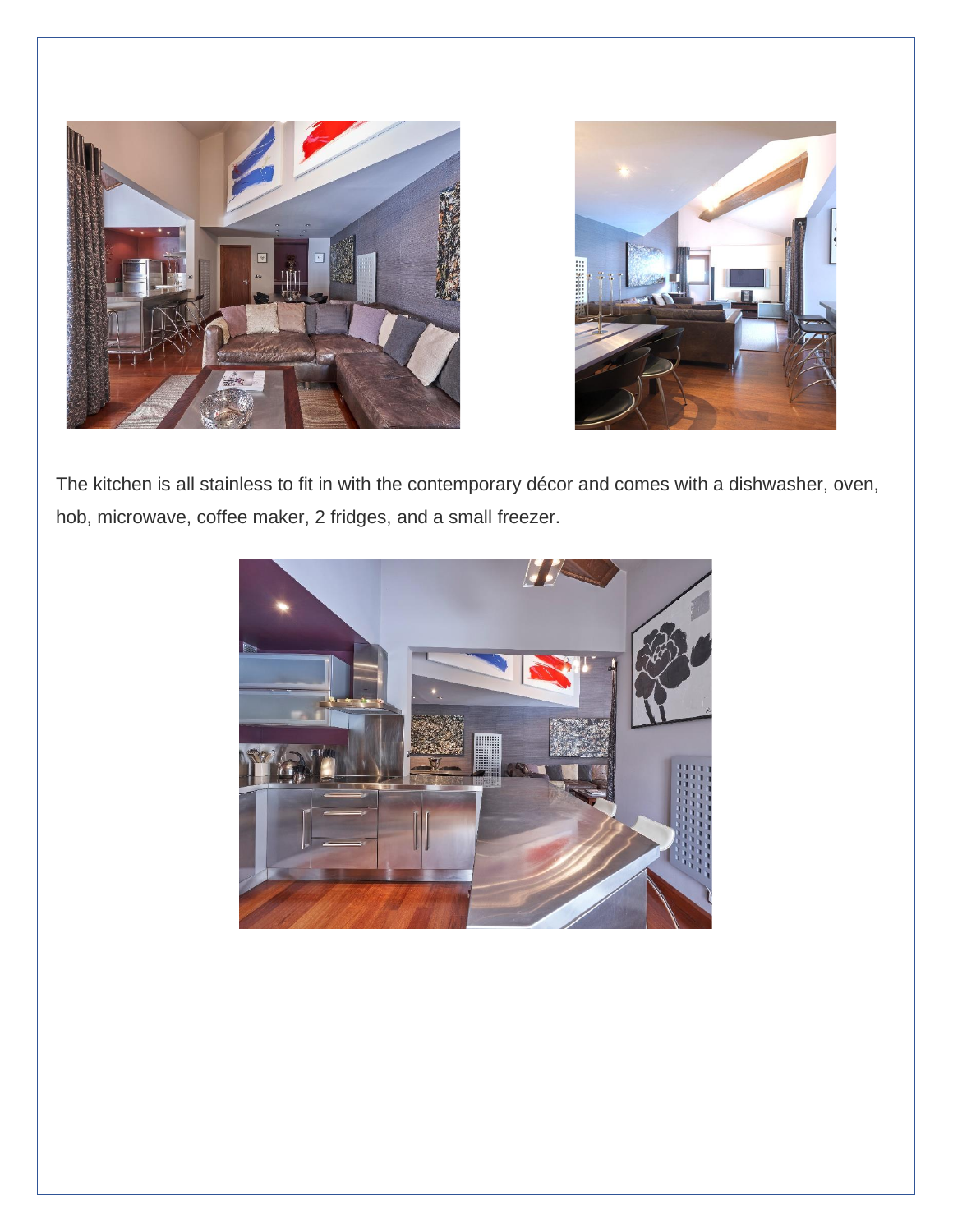The double master has one double wardrobe with hanging space, chest of drawers, bedside tables and the en-suite bathroom includes a separate shower to the bath, WC, sink and two heated towel rails.



Bedroom no 2 is off the kitchen side of the property. It is another double bed with an en-suite shower with sink, WC and heated towel rail.



Bedroom 3 is upstairs and comprises a double bed with an en-suite bathroom including a bath, separate shower, WC, sink and a heated towel rail. Plus a double bed that folds out of the wall if you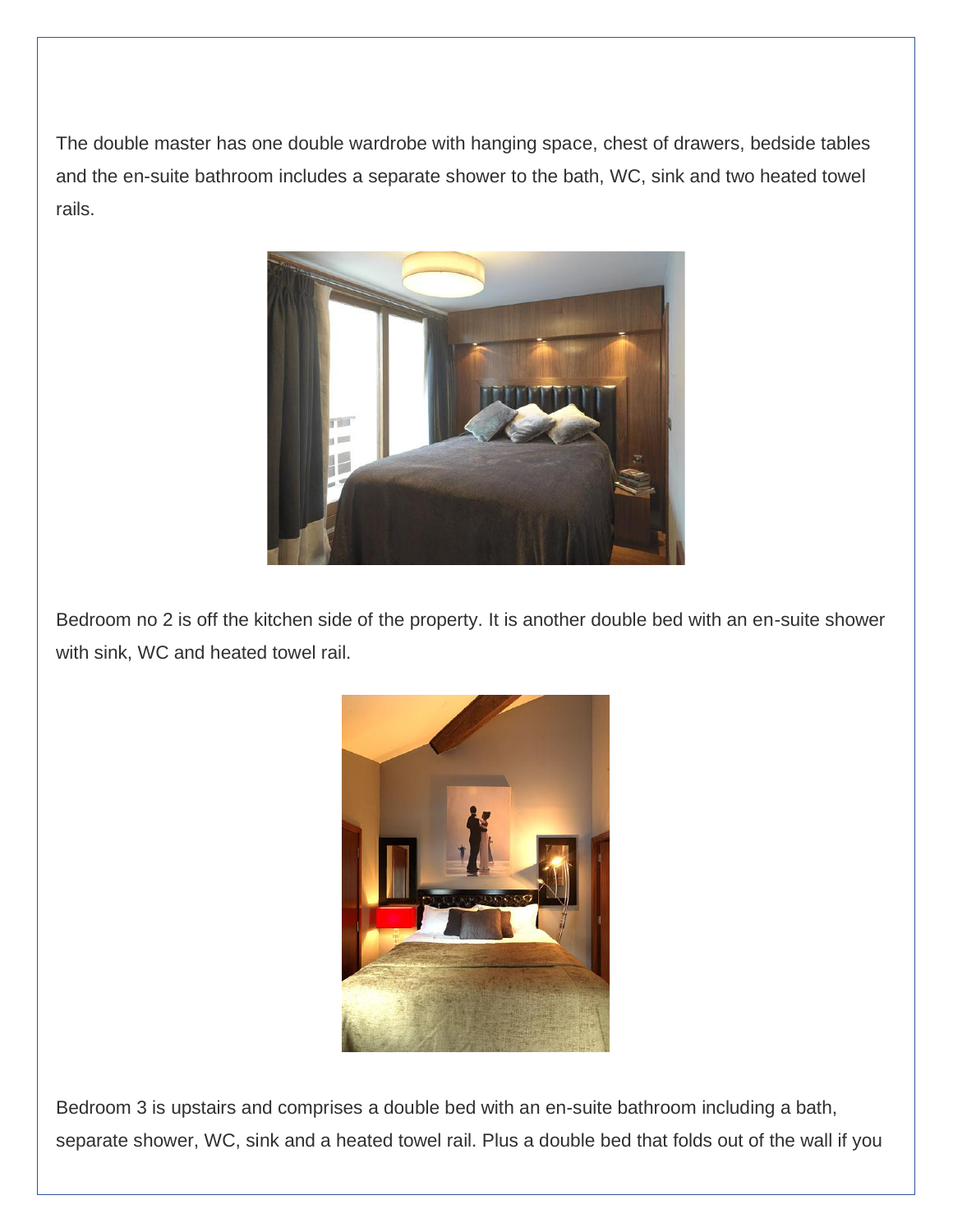want to sleep up to spread out (but we permit 6 people maximum). This bedroom does not have a door, it is open plan to the stairs.



The pictures should speak for themselves but this is a very attractive, modern property with en-suite facilities for a group of friends of family.

The property comes with an underground garage for 1 car.

## Facilities Available:

- •TV UK satellite (weather permitting, snow affects signal)
- WIFI
- •Stereo CD Player
- •Washing machine
- •Lift
- •Parking Underground
- •Balcony
- •Ski Locker
- •Hair Dryer
- •Microwave
- •Dishwasher
- •Parking
- •Fridge/Freezer
- •Cafetiere
- •Coffee stove top percolator